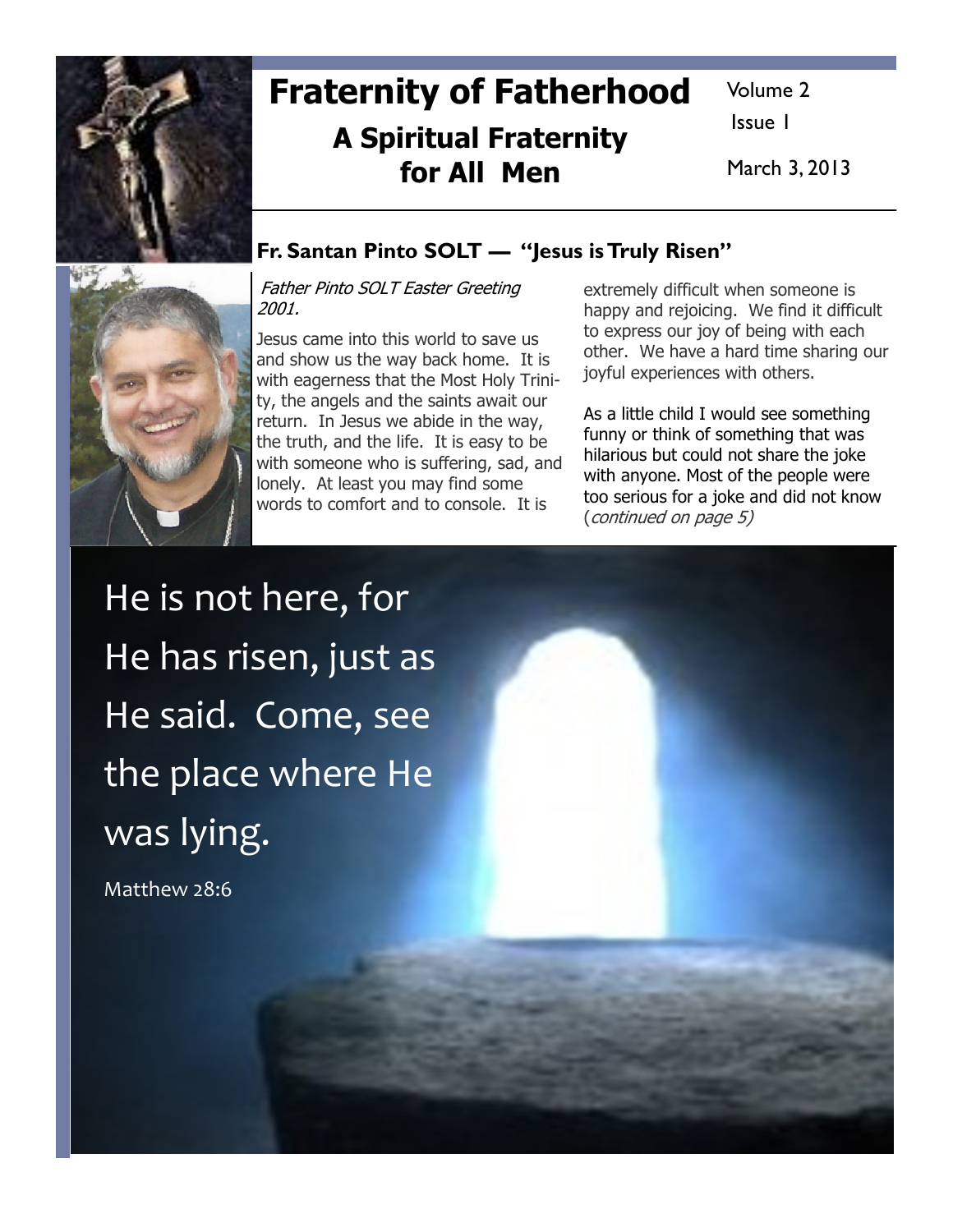#### CARRY YOUR FAMILY IN YOUR HEART - A CALL TO HOLINESS

A husband/father's guide to his vocation and spiritual direction. Each Newsletter focuses on one of the Guidelines or Areas of Growth from the "Carry Your Family In Your Heart" book. These guidelines to our Fatherhood Vocation & Spiritual Formation have been formatted based on the Fatherhood Retreat Guideline Teachings & under Spiritual Direction of Fr. Santan Pinto, S.O.L.T.

### Guideline: SELFLESS

This is where we lay down our life, die to self. Our constant struggle will be with selfishness, our self-will and self-restraint. Within this guideline we also discuss sexuality. The most intimate union between husband and wife. Two become one and co-creators with God.

Sexuality is a gift from God. Many forget God created sex.

Two of the biggest lies the world has to offer is contraception and abortion. In marriage we stand before God, two become one. Marriage is to be a total gift of one to the other. We promise to give our whole self to each and love each other until death. We promise to accept children willingly. So why in the most intimate single moment with our spouse do we say "No". We say no to the person we just vowed to. We reject God's Word, we reject His gift of co-creator and from that point selfishness and lack of generosity seeps into every single part of our life.

If you have contraceptives, get rid of them. Throw them in the garbage today. As men of God we need to stand up against the lie of contraception in the world today. We need to be open to life. Don't be part of a culture that says contraception is a good thing. God condemned it in Genesis 38 (Judah and Tamar) and Galatians 5 (Proper Use of Freedom). God the Father is holy and pure and He is calling us to be His sons and be like Him. Within this gift of sexuality, God gives us lasting pleasure, not temporary.

When God gives, he gives in fullness. Our union is blessed when we love sexually without contraception. We love our spouses totally, without inhibition. We respect them totally, without inhibition. We respect God's gift of "co-creator" without inhibition. When we love in this way, God wraps his arms around our union, for this is the pure love that he intended and created. Yes, we need to be responsible and prayerful. But we need to be unselfish and generous with God. And when we are, His blessing and protection are upon our marriage continually. Sex outside of marriage or use of contraception leads to "destruction" of our persons, our relationship with each other and our relationship with God. There is no "construction" in this type of relationship, only destruction. We are asked to imitate God our Father and contraception is a sin directly against the Fatherhood that we are called to imitate.

When you take away the "self", you receive the gift and blessing in its pure form. When you take away lust and selfishness from sex, you will have an intimate, pleasurable, fulfilling union.

Our sexuality is a gift from our Father. He created it. When we receive it as a gift, we treasure it. We desire to make our relationship holy because it is meant to be. This is everlasting happiness. This union with our spouse and God is Matrimony, a sacrament. Our goal is that we love our wives in twenty, thirty or forty years more than the day we were married. God knew marriage was not easy. He knew we would need His special grace. He gave us marriage as a sacrament because He knew we cannot do it alone. We need His sacramental grace and through this sacrament you become a channel of God's love to your wife and your wife becomes a channel of His love back to you.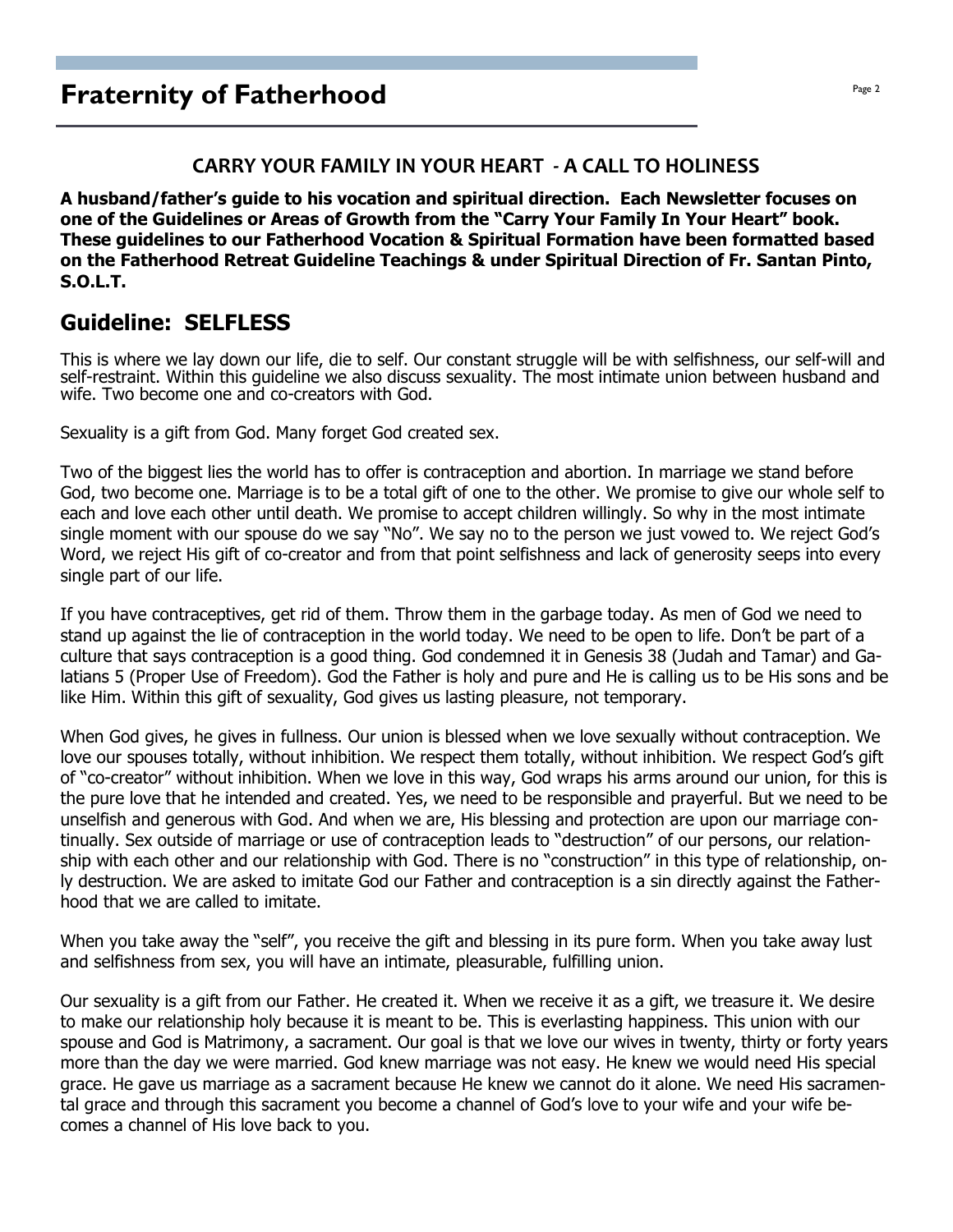## **Fraternity of Fatherhood Page 3**

### SELFLESS continued…...

Scripture Reading Mark 8: 34-38

If you wish to follow Jesus, you must deny the world and yourself. You must become dead to yourself. If you think you can fit into this world and also follow Christ you are mistaken. For this reason Jesus says what good is it to gain everything in this world and forfeit your eternal life with Christ. It is not always easy to fend off the world and all its pressures and distractions and follow Christ. But Christ says not to exchange anything in this world for your eternal life. Don't be afraid to do what is right and do not be ashamed of following Christ on the narrow path.

Scripture Reading 1Cor 6:12-20

Just because something is legal does not mean it is good, beneficial for our souls. We need to protect our body and soul. Our body and soul are holy and were made for the Lord. We should not take what is holy and desecrate it through immoral acts. Our bodies are temples of the Holy Spirit and our body does not belong to us but to God. We are only here for a short time and our body is borrowed from God. We are accountable to God in how we use and treat our bodies. Glorify God in your body.

Scripture Reading Romans 8:1-12

If we live by the flesh, God cannot fulfill the decree of His law in us. When we are concerned with the flesh our hearts are not open to God and we do not submit to His law. Being concerned with the flesh is hostility toward God. Living by the flesh will not bring happiness. It is a dead end. If you live by the spirit then there is life and peace. It makes sense when you think about it. We are happy, there is life and peace with the Father because we are "of" the Father. You will not find true happiness anywhere else. You cannot be "of" the Father and find happiness in the flesh, in the world. Happiness is with God. We must let the Spirit dwell in us. If you live by the Spirit, the binding of the flesh is destroyed and you will live. The world teaches life is short so eat, drink and be merry. Christ teaches just the opposite of the world, life is forever so live it right.

Scripture Reading 1 Thess. 4:3-8

The will of God is that you stay away from immorality. That you conduct yourself in holiness and honor. Do not conduct yourself in lustful passion. To do so is to disregard God and also His Holy Spirit, which he gave you.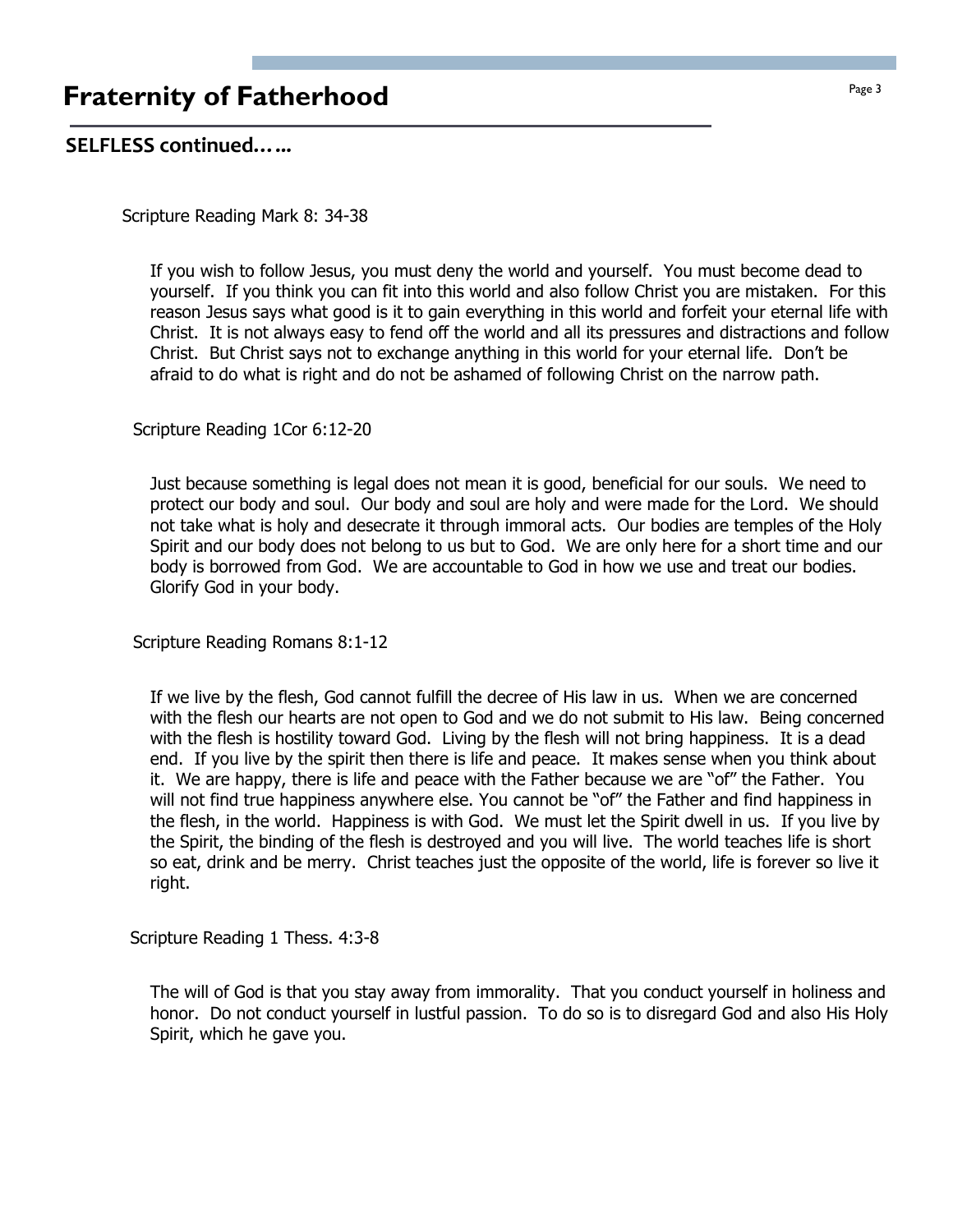### **Fraternity of Fatherhood Page 4**  $P_{\text{age 4}}$

50 Gifts to Marriage - (Poster Gift from Fr. Pinto SOLT while in the Philippines)

- 1. Start each day with a kiss.
- 2. Wear your wedding ring at all times.
- 3. Date once a week.
- 4. Accept each other's differences.
- 5. Be polite.
- 6. Be gentle.
- 7. Give gifts.
- 8. Smile often.
- 9. Touch.
- 10. Talk about dreams.
- 11. Choose a song that can be "your song."
- 12. Give back rubs.
- 13. Laugh together.
- 14. Send a card for no reason.
- 15. Do what your spouse wants before being asked.
- 16. Listen.
- 17. Encourage.
- 18. Do it the other's way.
- 19. Know your mate's needs.
- 20. Fix his / her favorite breakfast.
- 21. Compliment your partner twice a day.
- 22. Call just to say "I love you."
- 23. Slow down.
- 24. Hold hands.
- 25. Cuddle.
- 26. Ask your spouse's opinion.
- 27. Show respect.
- 28. Welcome each other home.
- 29. Look your best for your mate.
- 30. Wink at each other.
- 31. Celebrate birthdays in a big way.
- 32. Apologize.
- 33. Forgive.
- 34. Set up a romantic getaway.
- 35. Ask, "What can I do to make you happier?"
- 36. Be positive.
- 37. Be kind.
- 38. Be vulnerable.
- 39. Respond quickly to your mate's requests.
- 40. Talk about your love.
- 41. Reminisce about your favorite time together.
- 42. Treat his / her relatives and friends with courtesy.
- 43. Send flowers at Valentines, Anniversaries or just any time.
- 44. Admit when you are wrong.
- 45. Be sensitive your mate's sexual desires.
- 46. Pray for him / her everyday.
- 47. Watch sunsets together.
- 48. Say "I love you" frequently.
- 49. End each day with a hug.
- 50. Seek outside help when you need it.





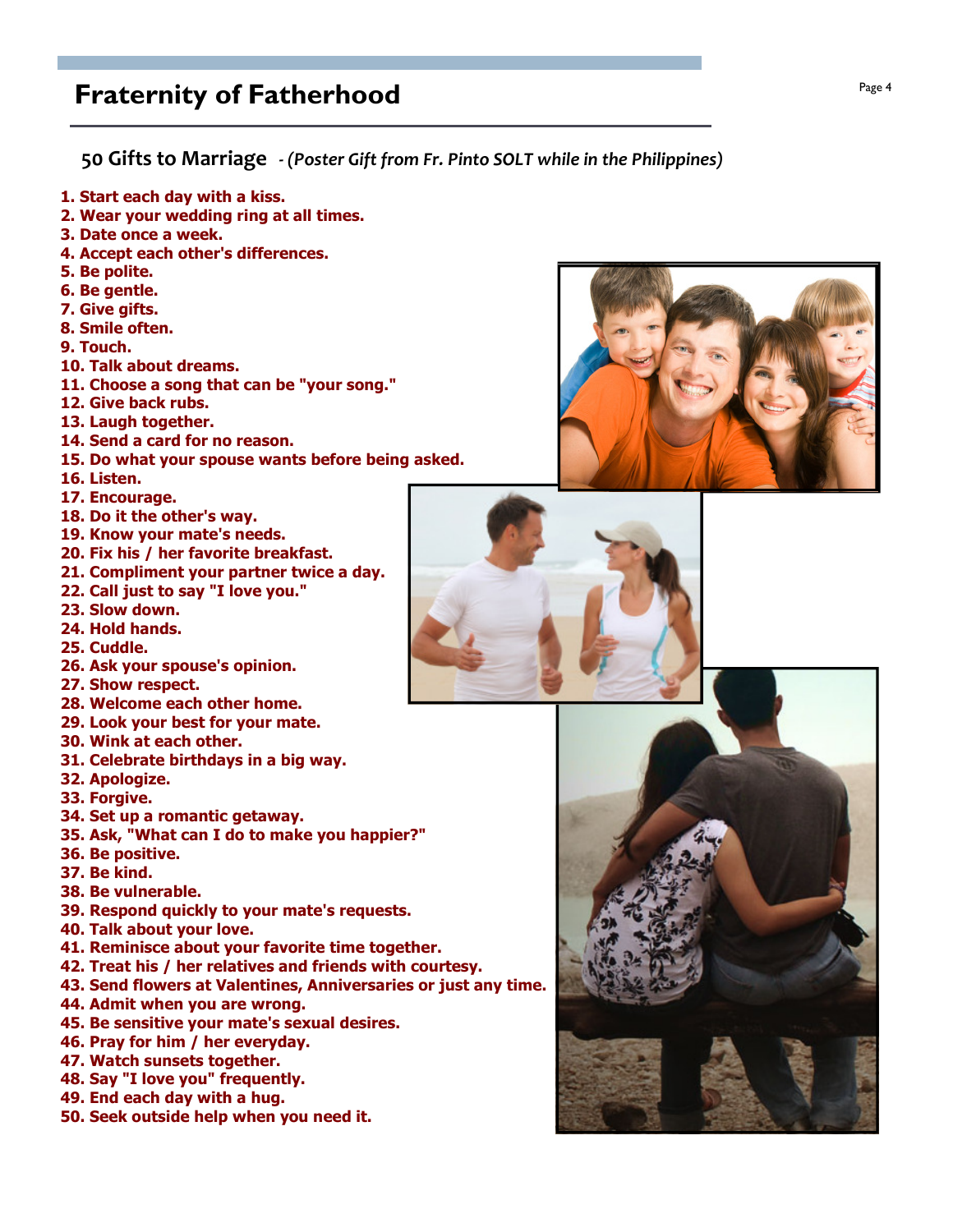## **Fraternity of Fatherhood Page 5**

### Fr. Pinto SOLT - Easter Message 2001 (continued from page 1)

how to laugh. You should try and imagine the day Jesus rose from the dead. There was great joy in heaven and the Most Holy Trinity must have had a good laugh. They had won the victory and the defeat was complete.

Try to forget yourself and accompany Jesus as He appears to His Mother our Mother. They both hug each other. Mother Mary cries with joy and she does not stop kissing her Son. Then they both sit down and smile. That smile says it all. Mary our Mother sings the Magnificat for now that song has found its completion.

You go with Jesus as He appears to Mary Magdalene and see her great joy and finding the Lord. Here we see what Jesus meant by, "Seek and you shall find...." You go with Mary to the apostles and see in them the fear that often fills your very soul. You realize how often it is difficult for you to believe. The Lord sends his messengers to us often. Yet we have a hard time trusting them.

With the apostles, especially Thomas I ask you to check out His hands, His feet, and the wound in His side. Give your hand to Jesus because He will guide your hand to reach deep into His wound. Touch His Heart and feel it in your heart. Do not persist in disbelief but put your trust in the Lord. Let your every thought, desire, emotion, and senses cry out - Jesus is truly risen from the dead and I have seen Him.

On this Easter 2001 I leave you with my special blessings. May the Most Holy Trinity bless you, guide you, and protect you now and always! May you rejoice with the Risen Lord and all those who were with Him. May the Lord grant you all his gifts, especially joy and peace. May our Mother sing her song of joy in your heart. And the Blessings of the Most Holy Trinity, the Father, the Son, and the Holy Spirit come upon you and your loved ones, and remain with you forever. Amen!



HERE WE SEE WHAT JESUS MEANT BY, "SEEK AND YOU SHALL FIND..."



# HABEMUS PAPAM! WE HAVE A POPE!

## POPE FRANCIS I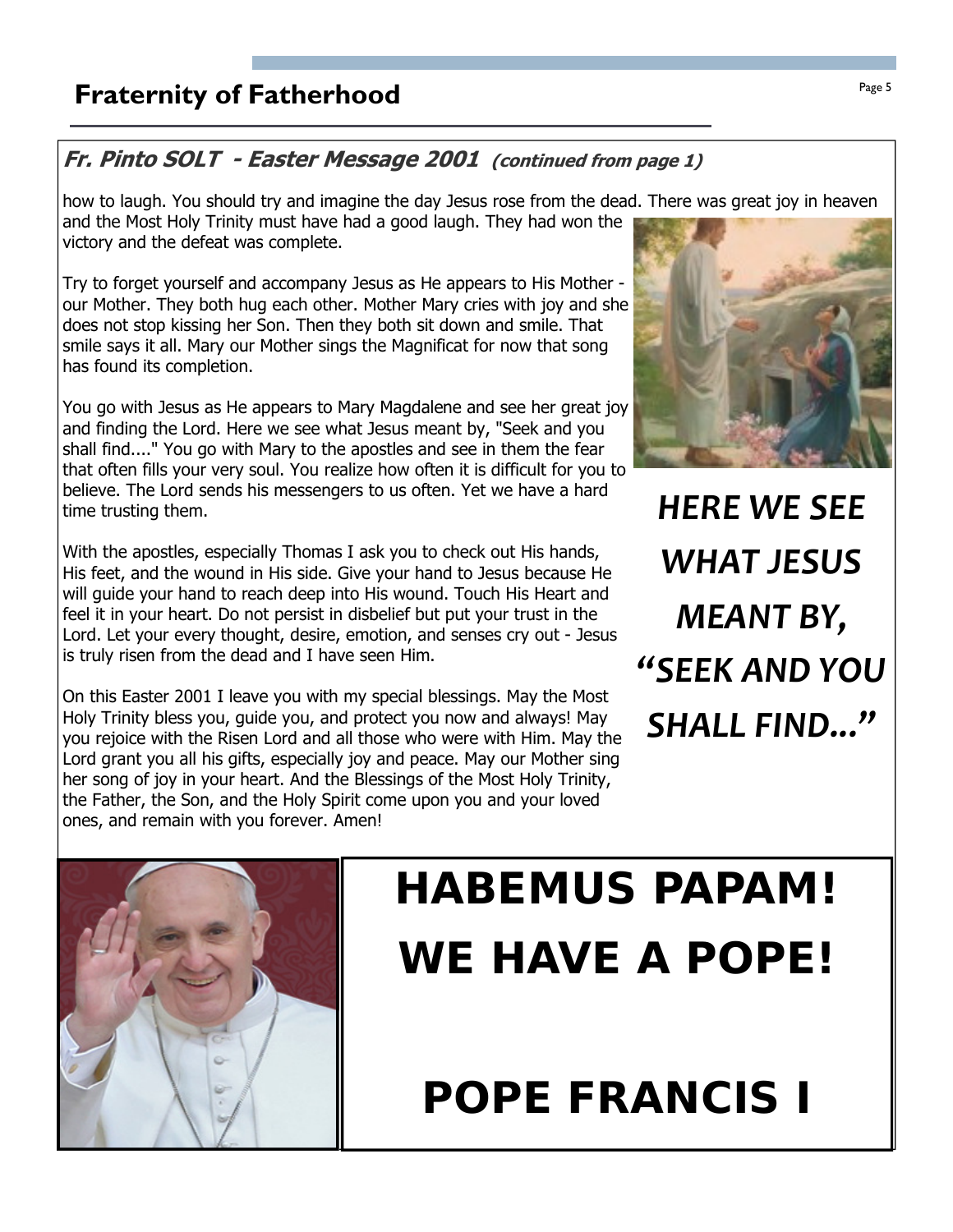## **Praternity of Fatherhood Page 6**  $\frac{Page6}{Page6}$

### Fraternity of Fatherhood—Group locations & Area Coordinators

Fr. Pinto has encouraged us to grow and expand the Fraternity of Fatherhood all over the world. He has granted us his permission, his blessing and he guides us spiritually. It is with this confidence that we now move forward with humility, obedience and docile hearts. If you are interested in joining a Fraternity of Fatherhood group or if you would like to start a group in your city contact Ray Emnace, Mike Allison, Stacey Hill or Brendan McVicker.

| <b>Arkansas</b><br><b>Steve Osborn</b>                 | (501) 664-5379                       | $(501) 529 - 5615$                       | SteveO@oca-actuaries.com                   | Little Rock              |
|--------------------------------------------------------|--------------------------------------|------------------------------------------|--------------------------------------------|--------------------------|
| <b>California</b><br><b>Ray Emnace</b><br>Mike Allison | $(661) 513 - 4216$<br>(916) 436-4049 | $(213) 531 - 1999$<br>$(916) 834 - 6226$ | Raceman502@aol.com<br>meallison5@gmail.com | Los Angeles<br>Fair Oaks |
| <b>Mississippi</b><br>Don Brewer                       | $(662)$ 253-5146                     | (901) 299-1989                           | don@memphis2u.com                          | Olive Branch             |
| <b>Nevada</b><br><b>Stacey Hill</b>                    | $(775) 787 - 6275$                   | $(775) 762 - 5217$                       | cerrosamor@sbcglobal.net                   | Reno                     |
| <b>Oregon</b><br><b>Brendan McVicker</b>               | (503) 657-0484                       | $(503)$ 358-4963                         | mcvickerfamily@comcast.net West Linn       |                          |
| Texas<br>Donald Lange                                  | $(210)$ 404-1330                     | (210) 875-7869                           | LangeDP@BV.com                             | San Antonio              |





 Fraternity Sacramento Men ….meet every third Wednesday of the month.

We meet at Denny's in Orangevale at 7 pm.

We have been reviewing and discussing the Catechism for the year of faith. Please contact Mike Allison with any questions at email address... (meallison5@gmail.com)

Hope you can join!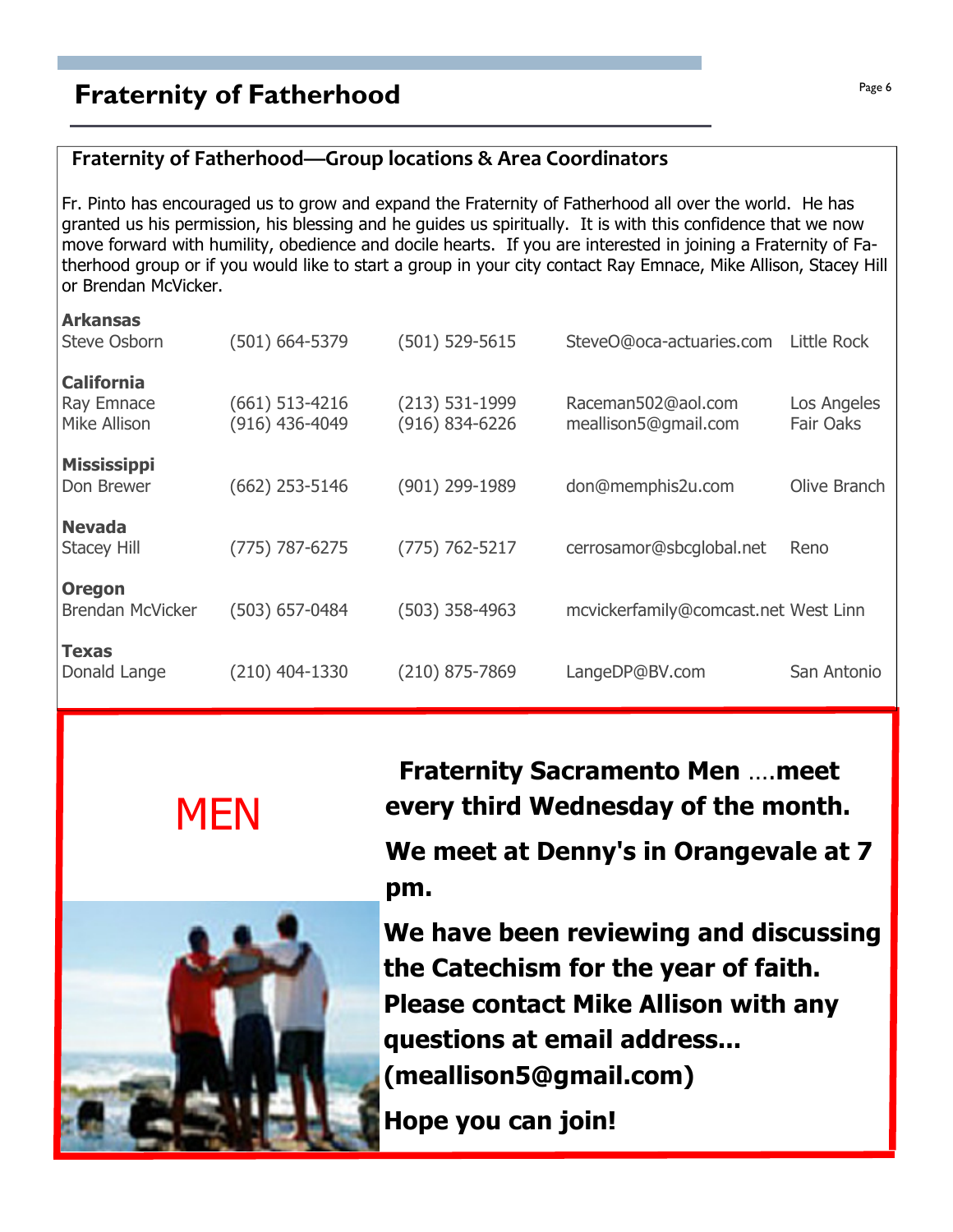## **Fraternity of Fatherhood Page 7** Fraternity of Fatherhood



Fraternity Portland, Oregon Men ….meet every second Saturday of the month.

We meet at St. Mary's Cathedral for 7:30AM Mass followed by our breakfast meeting at the Kingston Grill. We conclude at 9:30AM.

Our group consists of single and married men. Right now we are studying the "Carry Your Family In Your Heart" Fatherhood Guidelines. Contact Brendan 503-358-4963.

### A Fraternity for All Men

The Fraternity of Fatherhood is for men of all ages. Our desire is to serve the Lord in all areas of our lives and to especially model our gift and responsibilities as fathers after the example of God the Father and His goodness. We support men; meeting them where they are. We engage in one-on-one friendships and provide opportunities for group activity, support and formation.

We entrust the Fatherhood Fraternity to the patronage of Saint Joseph.

### Our Mission

To serve as men dedicated to the Lord in all aspects of our lives. To encourage and support men / fathers throughout the world in their gift and responsibilities as fathers. To encourage and support fathers "to respond" to their vocation, to protect and remain strong carrying their families in their hearts. Our desire is to be united to The Lord and fulfill our holy mission as fathers.

### What is it we hope to do?

Bring men / fathers, closer to God by inviting them to learn their faith, challenging them to live their faith and encouraging them to love and share their faith. In addition, we invite those not married as this is a time to discern their vocation and calling in the Church.

As Fraternity of Fatherhood members, we are committed to grow and be formed spirituality, to support each other, to be active and supportive in our parishes. We are committed to learn who we are as Catholic men, to be discovered through our life experiences, prayer, studying Scripture and the documents of the Holy Roman Catholic Church, obedience to the Holy Roman Pontiff, our Roman Catholic Bishops and our parish Pastors. The formation of "Fatherhood" takes place in our hearts. Being a father means understanding that it is a call. When Fatherhood is received as a gift, it is accepted in humility and gratitude. Humility comes from the fact that we are weak. The pressures of the world are strong and flesh seems to have its way. Gratitude comes from the fact that the Lord is our Shepherd and He is with us always. With Him all things are possible.